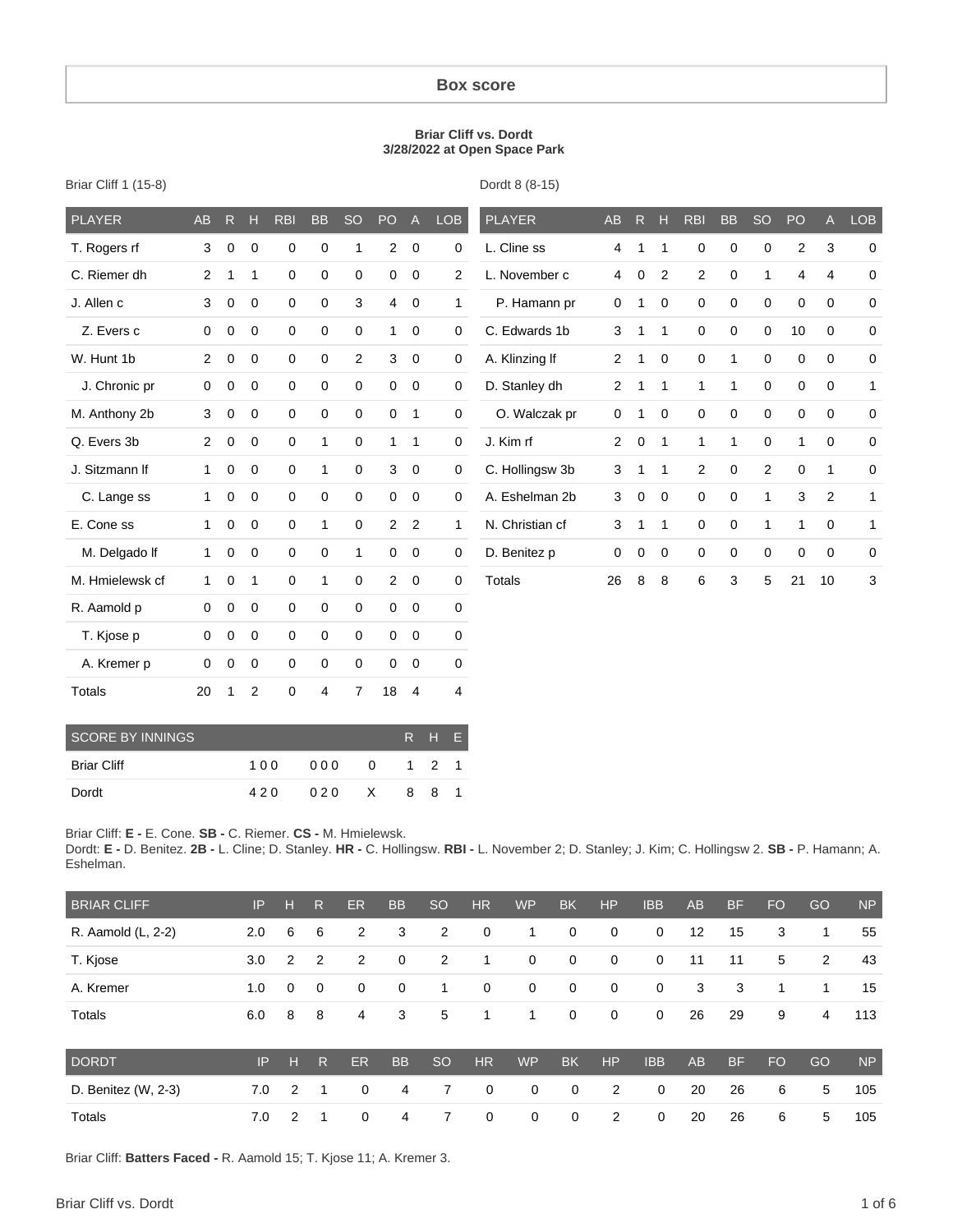Dordt: **Batters Faced -** D. Benitez 26. **HBP -** D. Benitez 2.

#### **Start:** 4:00 PM **Duration:** 2:06 **Attendance:** 0

Weather: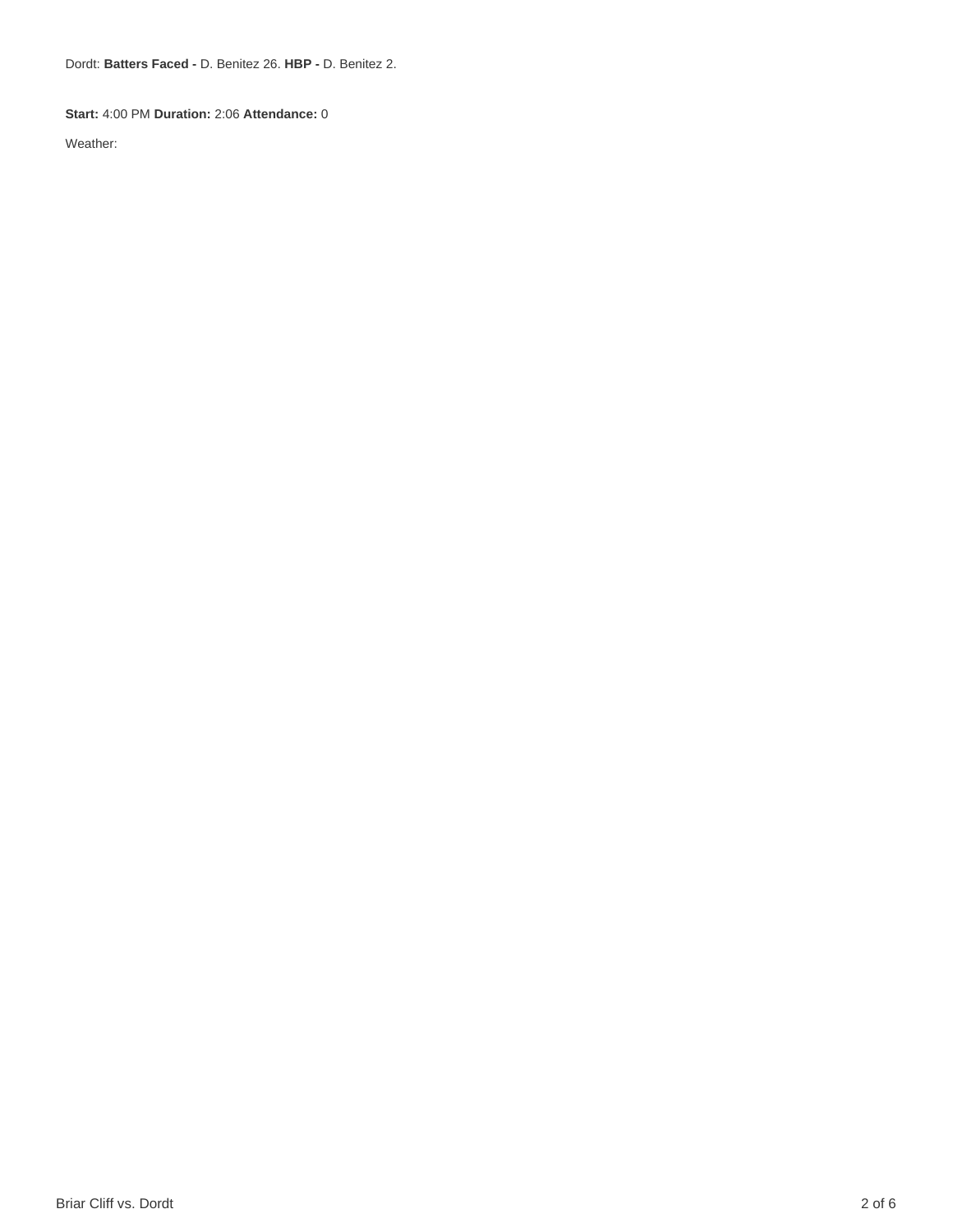# **Scoring Summary**

| INNINGS PLAY              |                                                                                                                                              | $V - H$ |
|---------------------------|----------------------------------------------------------------------------------------------------------------------------------------------|---------|
| <b>Briar Cliff</b><br>1st | J. Allen struck out swinging, out at first c to 2b; C. Riemer scored, unearned.                                                              | $1 - 0$ |
| Dordt<br>1st              | D. Stanley walked, RBI; A. Klinzing advanced to second; C. Edwards advanced to third; P. Hamann scored, unearned.                            | $1 - 1$ |
| Dordt<br>1st              | J. Kim walked, RBI; D. Stanley advanced to second; A. Klinzing advanced to third; C. Edwards scored, unearned.                               | $1 - 2$ |
| Dordt<br>1st              | J. Kim advanced to second on a passed ball; D. Stanley advanced to third on a passed ball; A. Klinzing scored on a passed ball,<br>unearned. | $1 - 3$ |
| Dordt<br>1st              | J. Kim advanced to third on a passed ball; D. Stanley scored on a passed ball, unearned.                                                     | $1 - 4$ |
| Dordt<br>2nd              | L. November singled up the middle, 2 RBI; L. Cline scored; N. Christian scored.                                                              | $1 - 6$ |
| Dordt<br>5th              | C. Hollingsw homered, 2 RBI; O. Walczak scored.                                                                                              | $1 - 8$ |

# **All Plays**

## **Briar Cliff Top of 1st Inning**

| T. Rogers grounded out to 1b unassisted. (1 out)                                |
|---------------------------------------------------------------------------------|
| C. Riemer singled to third base.                                                |
| C. Riemer Failed pickoff attempt.                                               |
| C. Riemer stole second.                                                         |
| C. Riemer advanced to third on an error by p.                                   |
| J. Allen struck out swinging, out at first c to 2b; C. Riemer scored, unearned. |
| W. Hunt struck out swinging, out at first c to 1b. (3 out)                      |

**Inning Summary: 1 Runs , 1 Hits , 1 Errors , 0 LOB**

# **Dordt Bottom of 1st Inning**

L. Cline flied out to cf. (1 out)

L. November singled to pitcher.

P. Hamann pinch ran for L. November.

P. Hamann Failed pickoff attempt.

C. Edwards singled to second base; P. Hamann advanced to second on an error by ss.

C. Edwards advanced to second on a wild pitch; P. Hamann advanced to third on a wild pitch.

A. Klinzing walked.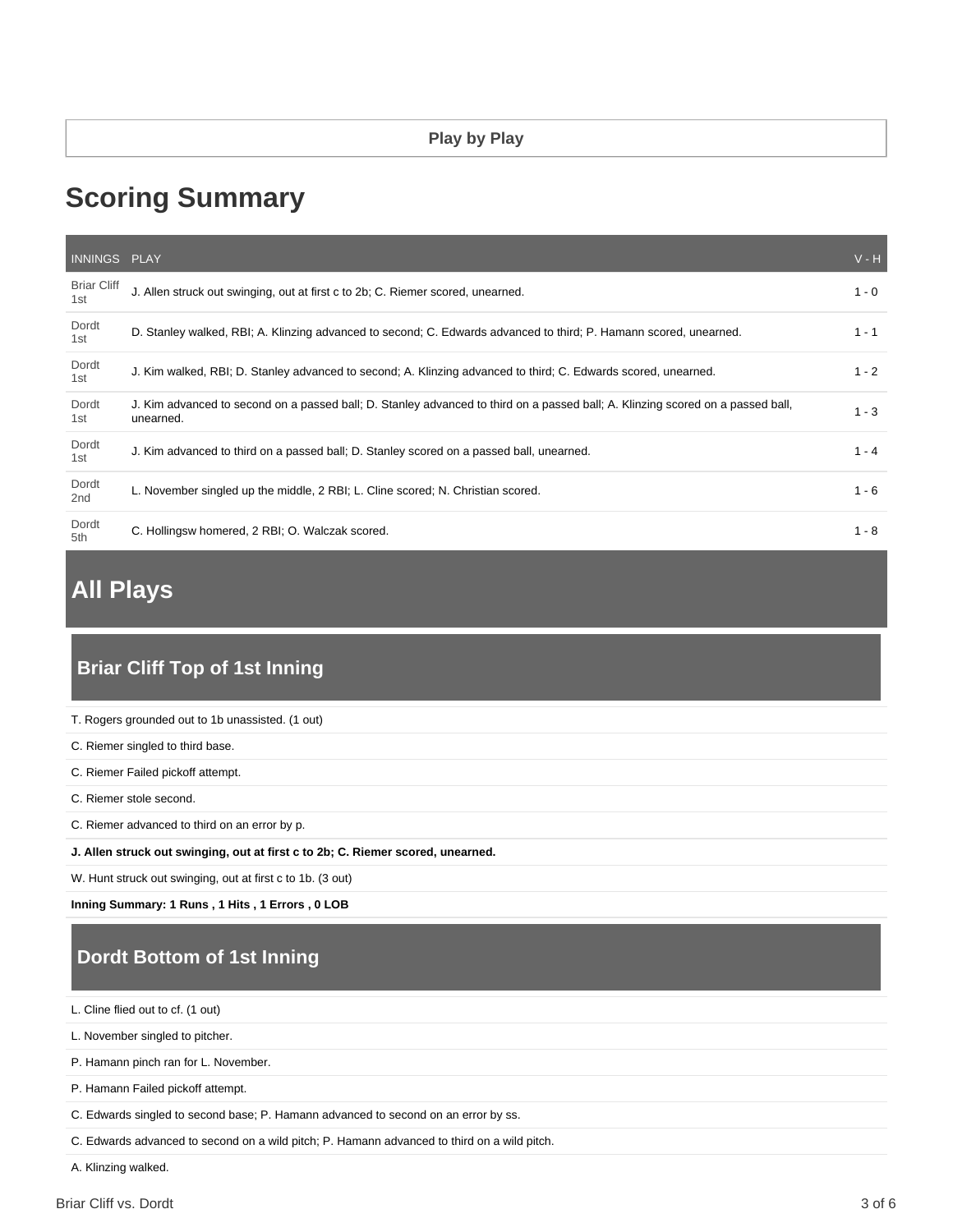**D. Stanley walked, RBI; A. Klinzing advanced to second; C. Edwards advanced to third; P. Hamann scored, unearned.**

**J. Kim walked, RBI; D. Stanley advanced to second; A. Klinzing advanced to third; C. Edwards scored, unearned.**

**J. Kim advanced to second on a passed ball; D. Stanley advanced to third on a passed ball; A. Klinzing scored on a passed ball, unearned.**

**J. Kim advanced to third on a passed ball; D. Stanley scored on a passed ball, unearned.**

C. Hollingsw struck out swinging. (2 out)

A. Eshelman struck out looking. (3 out)

**Inning Summary: 4 Runs , 2 Hits , 1 Errors , 1 LOB**

## **Briar Cliff Top of 2nd Inning**

L. November to c for P. Hamann.

M. Anthony grounded out to ss. (1 out)

Q. Evers popped up to 1b. (2 out)

J. Sitzmann walked.

J. Sitzmann Failed pickoff attempt.

E. Cone grounded out to 3b. (3 out)

**Inning Summary: 0 Runs , 0 Hits , 0 Errors , 1 LOB**

#### **Dordt Bottom of 2nd Inning**

N. Christian singled through the left side.

L. Cline doubled through the left side; N. Christian advanced to third.

#### **L. November singled up the middle, 2 RBI; L. Cline scored; N. Christian scored.**

P. Hamann pinch ran for L. November.

P. Hamann stole second.

C. Edwards popped up to ss. (1 out)

A. Klinzing lined out to 3b. (2 out)

D. Stanley grounded out to 3b. (3 out)

**Inning Summary: 2 Runs , 3 Hits , 0 Errors , 1 LOB**

## **Briar Cliff Top of 3rd Inning**

L. November to c for P. Hamann.

M. Hmielewsk walked.

M. Hmielewsk out at second c to ss, caught stealing. (1 out)

T. Rogers struck out swinging, out at first c to 1b. (2 out)

C. Riemer hit by pitch.

C. Riemer Failed pickoff attempt.

C. Riemer Failed pickoff attempt.

J. Allen struck out looking. (3 out)

**Inning Summary: 0 Runs , 0 Hits , 0 Errors , 1 LOB**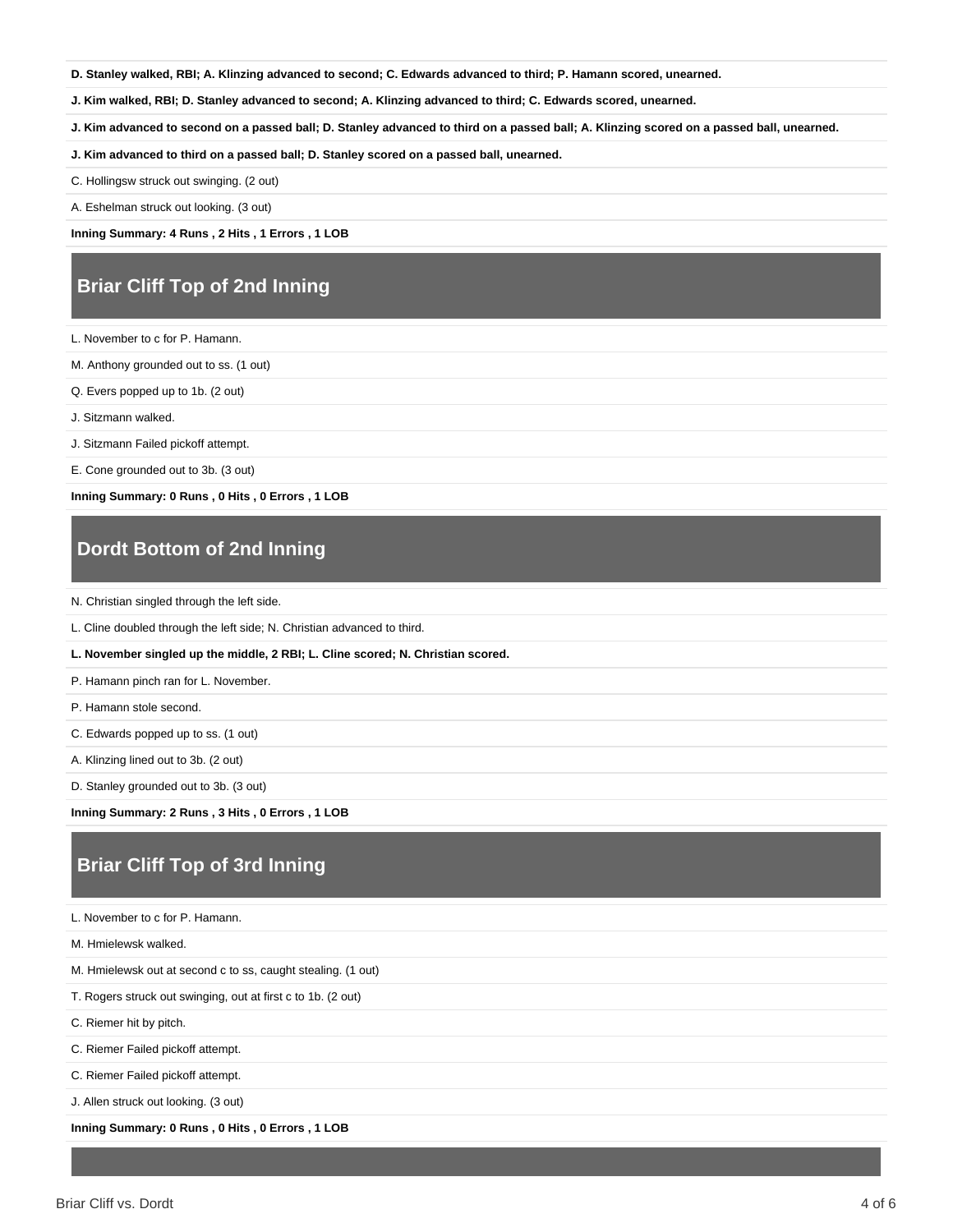#### **Dordt Bottom of 3rd Inning**

- J. Kim singled up the middle.
- T. Kjose to p for R. Aamold.
- C. Hollingsw struck out swinging. (1 out)
- A. Eshelman reached on a fielder's choice; J. Kim out at second 2b to ss. (2 out)
- A. Eshelman stole second.
- N. Christian flied out to cf. (3 out)

**Inning Summary: 0 Runs , 1 Hits , 0 Errors , 1 LOB**

## **Briar Cliff Top of 4th Inning**

W. Hunt struck out swinging. (1 out)

- M. Anthony popped up to 1b. (2 out)
- Q. Evers lined out to ss. (3 out)

**Inning Summary: 0 Runs , 0 Hits , 0 Errors , 0 LOB**

#### **Dordt Bottom of 4th Inning**

L. Cline flied out to rf. (1 out)

L. November struck out looking. (2 out)

C. Edwards lined out to lf. (3 out)

```
Inning Summary: 0 Runs , 0 Hits , 0 Errors , 0 LOB
```
## **Briar Cliff Top of 5th Inning**

J. Sitzmann popped up to 1b. (1 out)

E. Cone walked.

- E. Cone Failed pickoff attempt.
- E. Cone Failed pickoff attempt.
- M. Hmielewsk singled to pitcher; E. Cone advanced to second.
- T. Rogers flied out to rf; E. Cone advanced to third. (2 out)

C. Riemer flied out to cf. (3 out)

**Inning Summary: 0 Runs , 1 Hits , 0 Errors , 2 LOB**

# **Dordt Bottom of 5th Inning**

A. Klinzing grounded out to ss. (1 out)

D. Stanley doubled to right field.

O. Walczak pinch ran for D. Stanley.

J. Kim flied out to rf; O. Walczak advanced to third. (2 out)

**C. Hollingsw homered, 2 RBI; O. Walczak scored.**